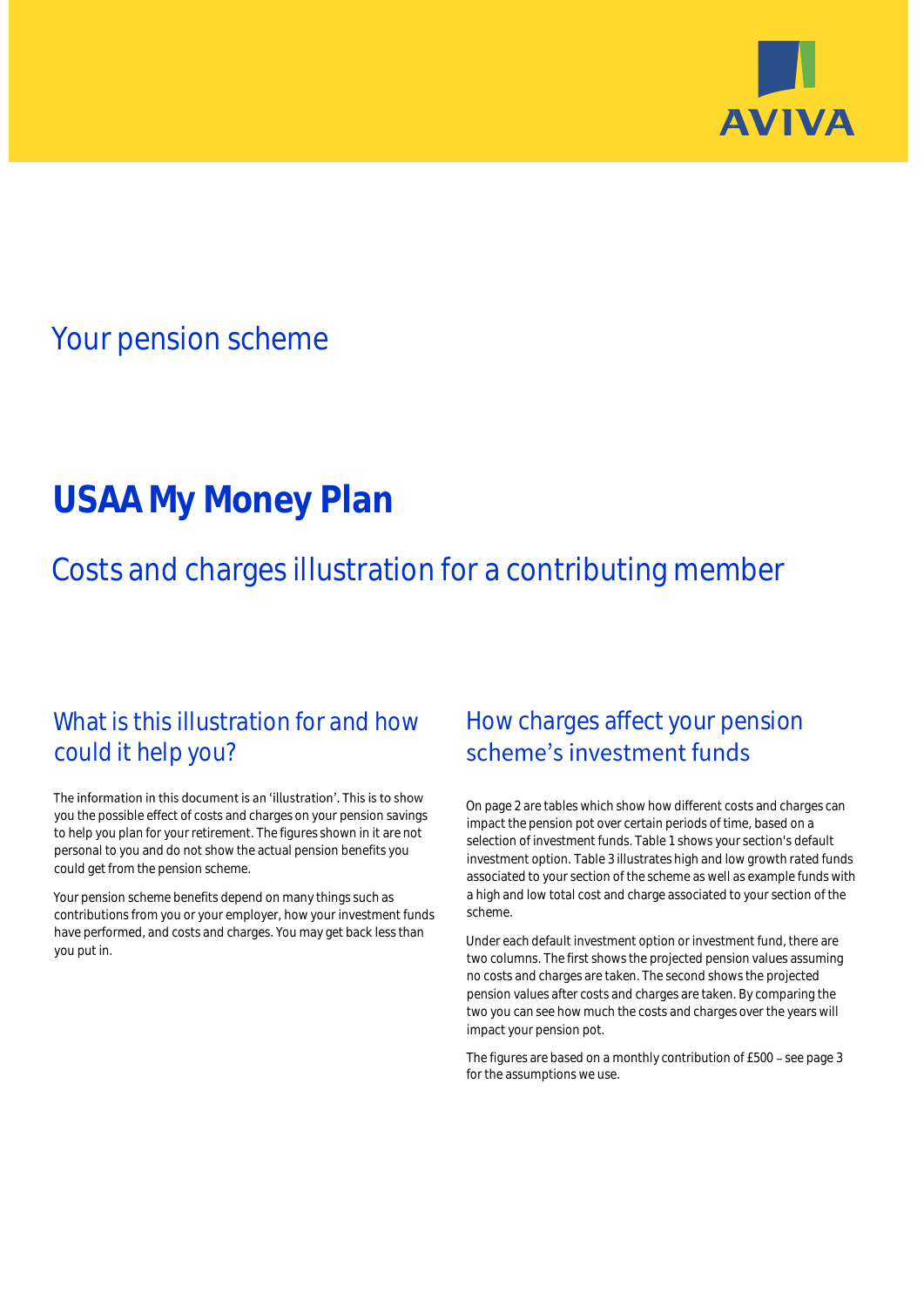| Illustration of effect of costs and charges on the Default Investment Option in<br><b>USAA My Money Plan</b> |                                                                          |                                    |  |  |  |  |
|--------------------------------------------------------------------------------------------------------------|--------------------------------------------------------------------------|------------------------------------|--|--|--|--|
|                                                                                                              | <b>My Future</b>                                                         |                                    |  |  |  |  |
|                                                                                                              | Assumed growth rate 3.2% (p.a.)<br>Assumed costs and charges 0.5% (p.a.) |                                    |  |  |  |  |
|                                                                                                              |                                                                          |                                    |  |  |  |  |
| At end of year                                                                                               | Projected value assuming no                                              | <b>Projected value after costs</b> |  |  |  |  |
|                                                                                                              | costs and charges are taken                                              | and charges are taken              |  |  |  |  |
| $\mathbf{1}$                                                                                                 | £5,970                                                                   | £5,950                             |  |  |  |  |
| $\overline{2}$                                                                                               | £12,000                                                                  | £11,900                            |  |  |  |  |
| 3                                                                                                            | £18,100                                                                  | £18,000                            |  |  |  |  |
| 4                                                                                                            | £24,300                                                                  | £24,000                            |  |  |  |  |
| 5                                                                                                            | £30,500                                                                  | £30,100                            |  |  |  |  |
| 10                                                                                                           | £62,600                                                                  | £61,000                            |  |  |  |  |
| 15                                                                                                           | £96,600                                                                  | £92,800                            |  |  |  |  |
| 20                                                                                                           | £132,000                                                                 | £125,000                           |  |  |  |  |
| 25                                                                                                           | £170,000                                                                 | £159,000                           |  |  |  |  |
| 30                                                                                                           | £210,000                                                                 | £194,000                           |  |  |  |  |
| 35                                                                                                           | £252,000                                                                 | £229,000                           |  |  |  |  |
| 40                                                                                                           | £293,000                                                                 | £263,000                           |  |  |  |  |
| 45                                                                                                           | £330,000                                                                 | £293,000                           |  |  |  |  |
| 50                                                                                                           | £362,000                                                                 | £316,000                           |  |  |  |  |

### **Table 2**

| List of Funds included in the Default Investment Option |                       |                    |
|---------------------------------------------------------|-----------------------|--------------------|
| <b>Fund name</b>                                        | <b>Total Cost and</b> | <b>Growth Rate</b> |
|                                                         | Charge (p.a.)         | (p.a.)             |
| Av MyM My Future Growth                                 | 0.52%                 | 3.60%              |
| Av MyM My Future Consolidation                          | 0.47%                 | 2.40%              |
|                                                         |                       |                    |
|                                                         |                       |                    |
|                                                         |                       |                    |
|                                                         |                       |                    |
|                                                         |                       |                    |
|                                                         |                       |                    |
|                                                         |                       |                    |
|                                                         |                       |                    |

#### **Aviva Life & Pensions UK Limited.**

Registered in England No. 3253947. Registered office: Aviva, Wellington Row, York, YO90 1WR. Authorised by the Prudential Regulation Authority and regulated by the Financial Conduct Authority and the Prudential Regulation Authority. Firm Reference Number 185896. **aviva.co.uk** TEMP GFI NG071309 09/2018